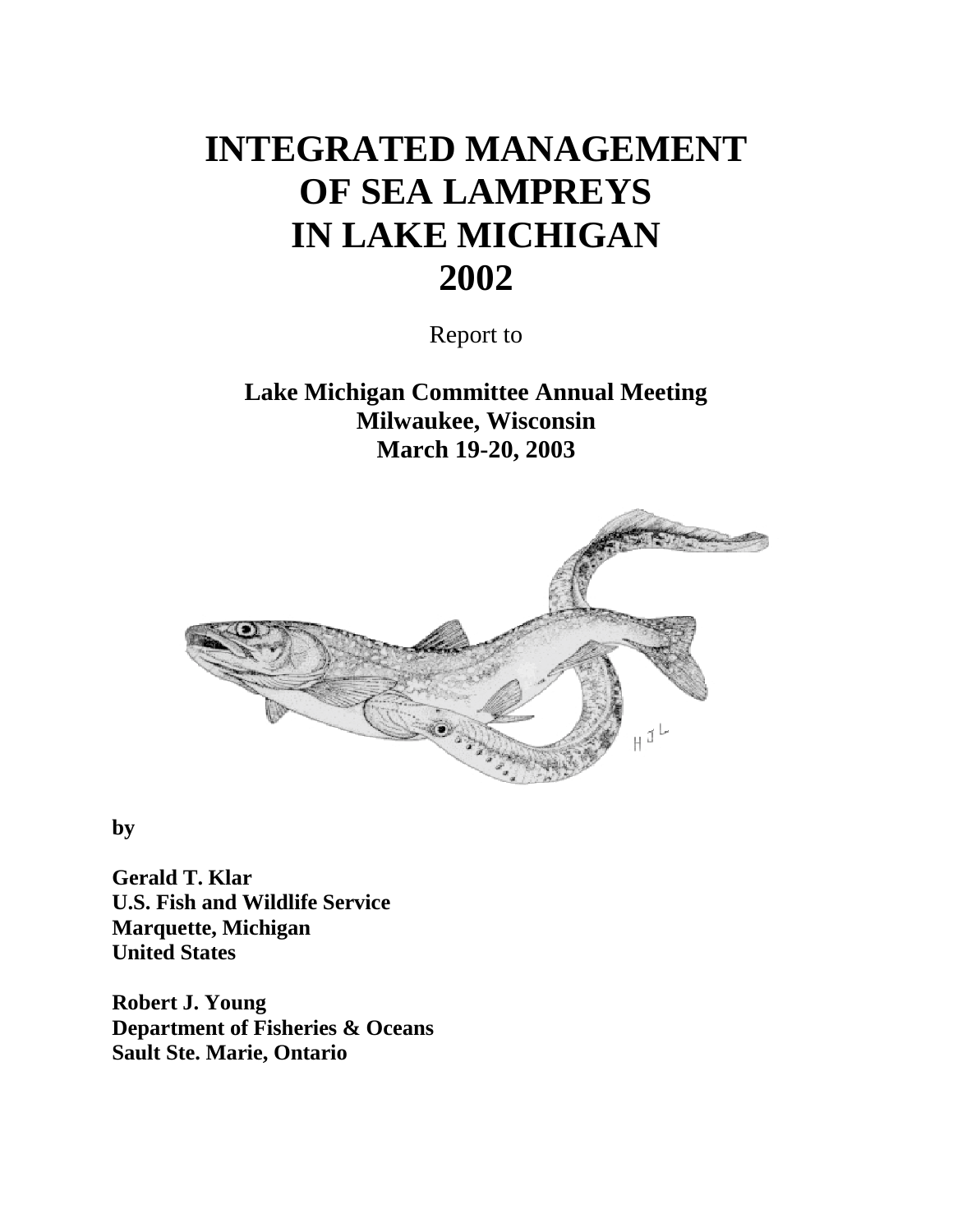# **Canada**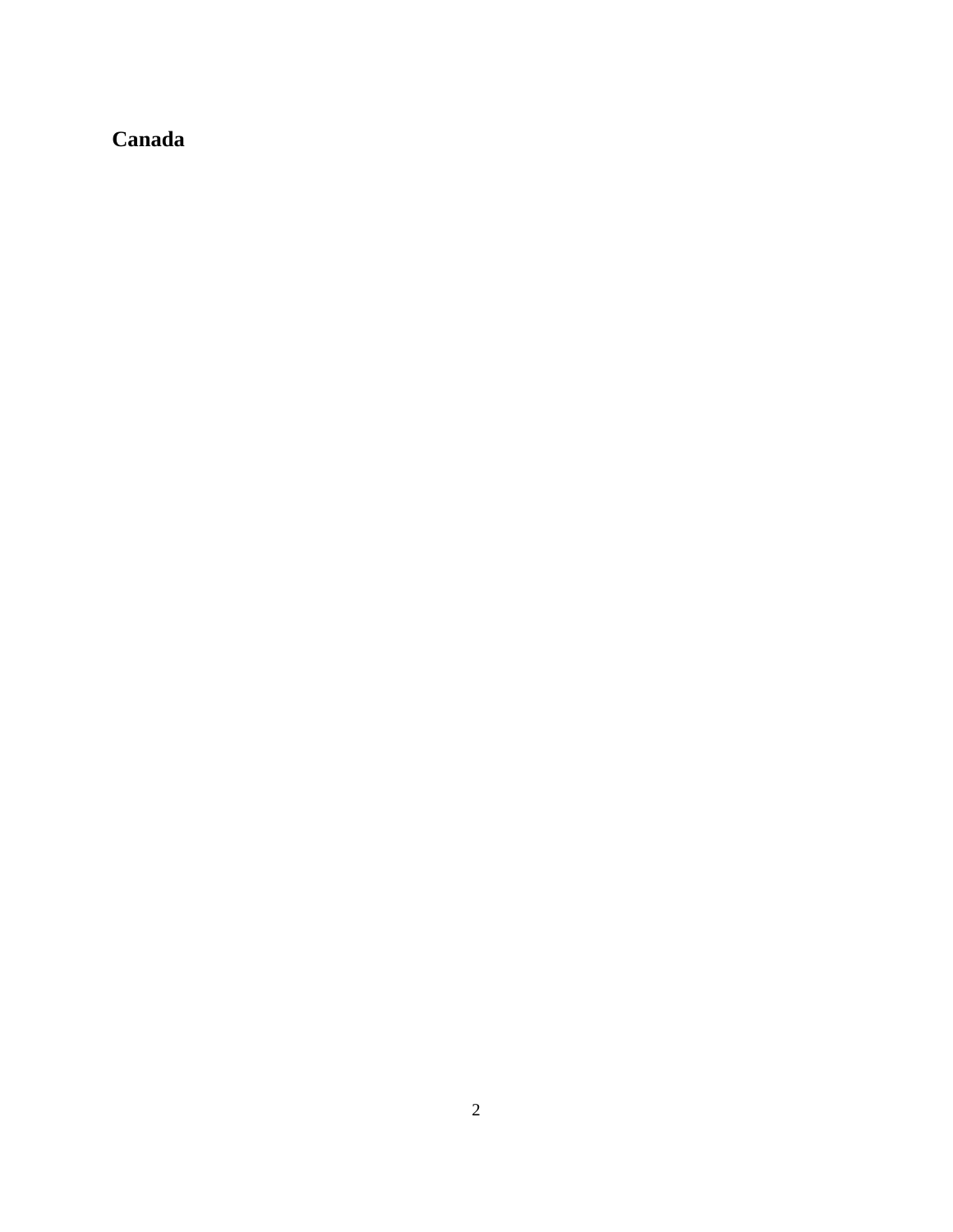# **INTEGRATED MANAGEMENT OF SEA LAMPREYS IN LAKE MICHIGAN 2002**

Gerald T. Klar U.S. Fish and Wildlife Service Marquette, Michigan 49855

Robert J. Young Department of Fisheries & Oceans Sault Ste. Marie, Ontario P6A 6W4

# **INTRODUCTION**

Sea lamprey control is a critical fishery management action delivered to support the Fish Community Objectives developed by the Lake Committees as part of the Strategic Plan for Great Lakes Fishery Management. Objectives for acceptable levels of mortality that allow the establishment and maintenance of self-sustaining stocks of lake trout and other salmonids have been established on all of the lakes. In some cases, the Lake Committees have established specific targets for sea lamprey populations in the Fish Community Objectives or the lake trout rehabilitation plans. The current control program reflects actions by the U.S. Fish and Wildlife Service (Service) and Department of Fisheries and Oceans Canada (Department) as the contracted control agents of the Great Lakes Fishery Commission (Commission) to meet these targets.

The Commission is working with the Lake Committees through their Lake Technical Committees to refine the current target statements and to develop common target formats for each of the lakes. The Commission and cooperators will consider the costs of control along with the benefits to define an optimum control program. The program must support the fish community objectives, be ecologically and economically sound, and be socially acceptable. These targets for each lake will define the abundance of sea lampreys that can be tolerated and the economically viable level of control required to reach the desired suppression.

The cooperation of state, provincial, and tribal agencies continues to be critical to the success of all aspects of the control program. For example, in collaboration with the State of Michigan, the agents employed stream treatment methods that provided the best possible suppression of sea lampreys while protecting critical lake sturgeon populations.

This report presents the actions of the Service and Department in the integrated management of sea lampreys in Lake Michigan during 2002. Also presented are actions to meet milestones of the Commission Vision and trends in sea lamprey abundance as related to Fish Community Objectives**.**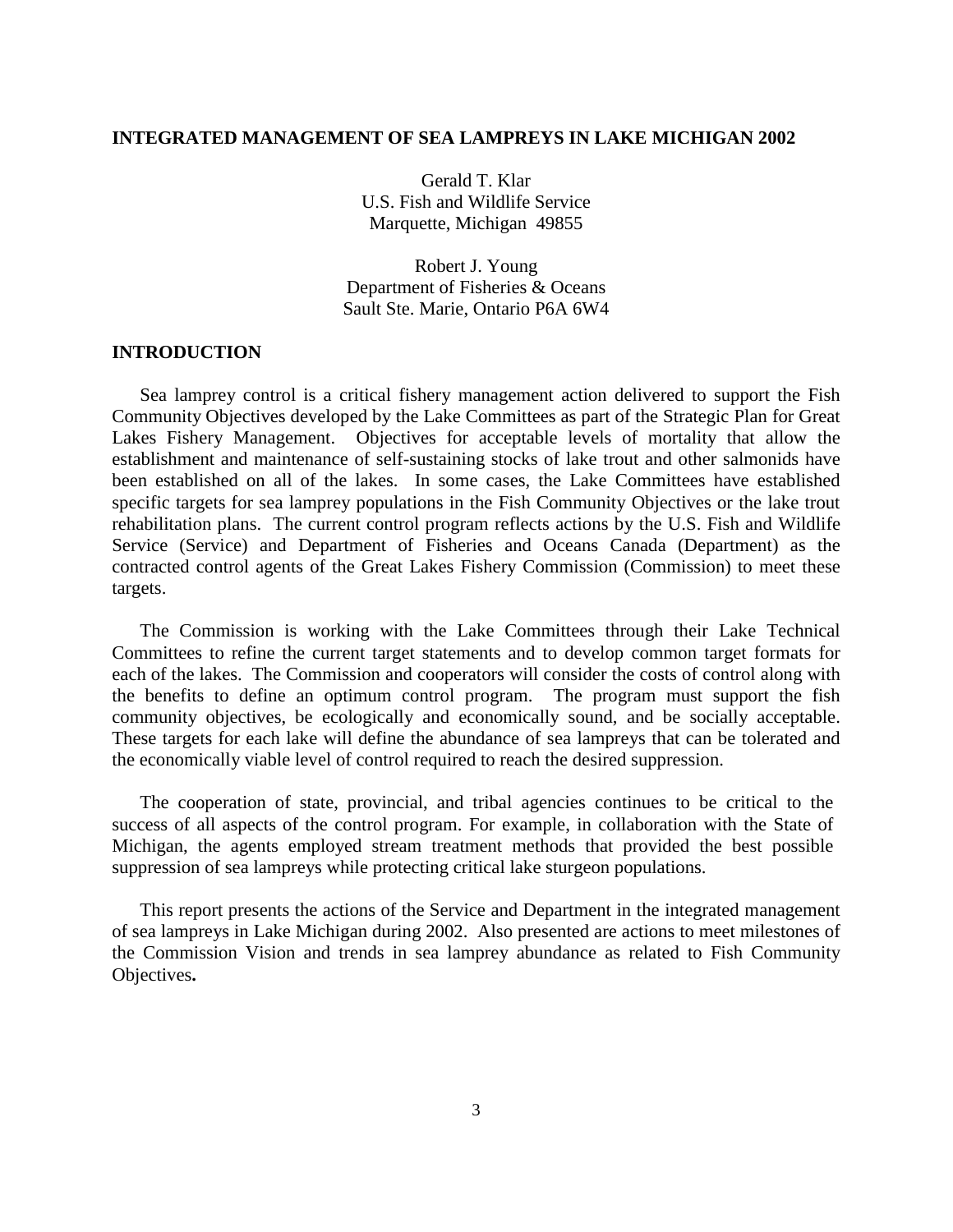#### **COMMISSION VISION**

The Commission, in its "Strategic Vision for the First Decade of the New Millennium," identified milestones that included:

*Accomplish at least 50% of sea lamprey suppression with alternative technologies while reducing TFM use by 20%.*

The pesticide TFM has been used as a management tool to control larval sea lampreys in the Great Lakes since 1958. In the past decade the Service and Department have reduced the dependency on TFM through the development and implementation of alternative controls, the refinement of assessment procedures, and improvement of application techniques to more efficiently treat tributaries. The use of TFM has decreased 35% from an annual average of 55,169 kg active ingredient from 1986-1990 to an annual average of 35,687 kg active ingredient from 1998-2002.

#### **FISH COMMUNITY OBJECTIVES**

During 1995, the Lake Michigan Committee established the following specific targets for sea lamprey populations in their Fish Community Objectives:

*Suppress the sea lamprey to allow the achievement of other fish-community objectives.*

In general, treatment of Lake Michigan tributaries over the years has provided sufficient control of sea lampreys, yet increases in lamprey wounding rates on lake trout in northern waters of the lake are a concern.

The sea lamprey objective was developed to support the other fish community objectives for Lake Michigan, specifically those for lake trout and other salmonids.

*Establish a diverse salmonine community capable of sustaining an annual harvest of 2.7 to 6.8 million kilograms (6 to 15 million pounds), of which 20-25% is lake trout. Establish selfsustaining lake trout populations.*

Control of sea lamprey populations and fishery exploitation is necessary to meet these objectives. The lake-wide management plan specifies four areas where the chances of successful lake trout rehabilitation exist: refuges, primary, secondary, and deferred rehabilitation zones. The refuges and primary zones where priority should be given to control sea lamprey populations include the mid-northern region of the lake, the mid-lake reef zone, and an offshore reef area in the southwest portion of the lake.

# **TRIBUTARY INFORMATION**

• Lake Michigan has 511 tributaries.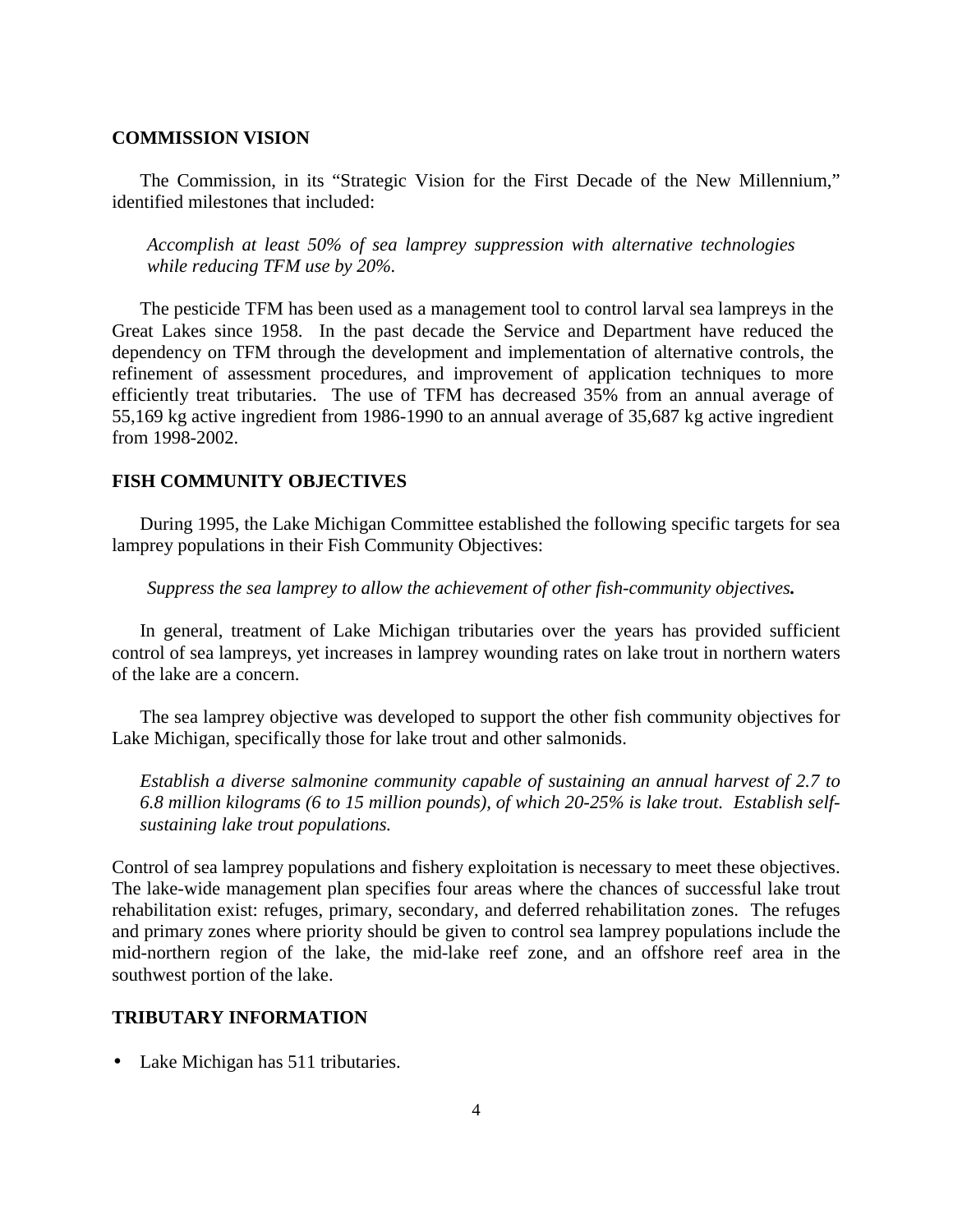- 120 tributaries have historical records of sea lamprey larvae production.
- 63 tributaries have been treated with lampricide at least once during 1993-2002.
- Of these, 32 tributaries are treated on a regular 3-5 year cycle.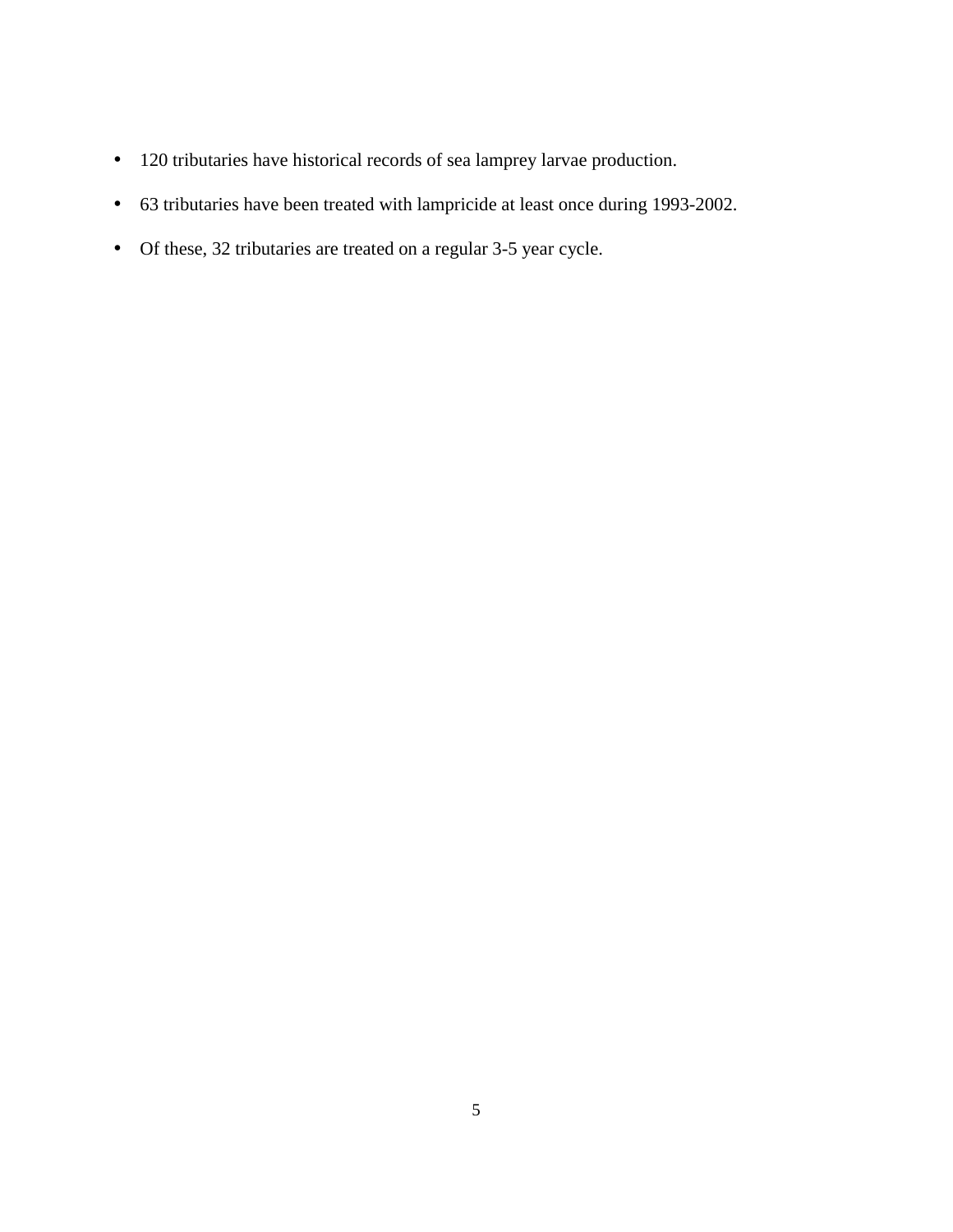#### **LAMPRICIDE CONTROL**

Tributaries harboring larval sea lampreys are treated periodically with lampricides to eliminate or reduce the populations of larvae before they recruit parasitic juveniles to the lake. Service and Department treatment units administer and monitor doses of the lampricide TFM, sometimes augmented with 70% wettable powder formulation of Bayluscide, to scheduled tributaries. Specialized equipment and techniques are employed to provide concentrations of TFM that eliminate about 95% or more of the lamprey larvae and minimize the risk to nontarget organisms. During recent years the combination of improved analytical and predictive techniques has allowed treatment personnel to reduce the amount of lampricide used (kg/yr) in the Great Lakes by more than about 35%.

The following statements highlight the lampricide control program for Lake Michigan during 2002. Table 1 provides details on the application of lampricide to tributaries treated during 2002 and Fig. 1 shows the locations of the tributaries.

- Treatments were completed successfully in all 15 scheduled tributaries. Annual treatments of Porter and Horton Creeks were deferred when larval assessment surveys did not detect recruitment of sea lampreys.
- 70% wettable powder formulation of Bayluscide was applied during four Lake Michigan treatments to reduce the use of TFM.
- The interim protocol for application of lampricides to streams with populations of young-ofyear lake sturgeons was followed in treatment of the Muskegon River. The protocol limits the concentrations of TFM and 70% wettable powder formulation of Bayluscide to 1.2 times minimum lethal concentration (MLC; concentration of lampricide necessary to kill 99.9% of sea lampreys in a 12-hour treatment) to protect young-of-year lake sturgeons. Conversely, the Ford River, treated during 2000 under the interim protocol, was treated by standard application methods.
- The Days River was treated for the fifth consecutive year to prevent recruitment of larval sea lampreys into offshore areas in Lake Michigan.
- Bayluscide 3.2% Granular Sea Lamprey Larvicide was applied by boat during lentic treatments to 14.2 hectares in the Manistique harbor. Numerous large (>120 mm) sea lamprey larvae were observed following the applications.
- Cold, wet weather during the spring and fall produced higher than normal stream discharge and required the use of more TFM to provide effective treatment of the Ford River and Hibbards and Bailey Creeks.
- Voluntary Adverse Effects 6(a)(2) reports were submitted to the Environmental Protection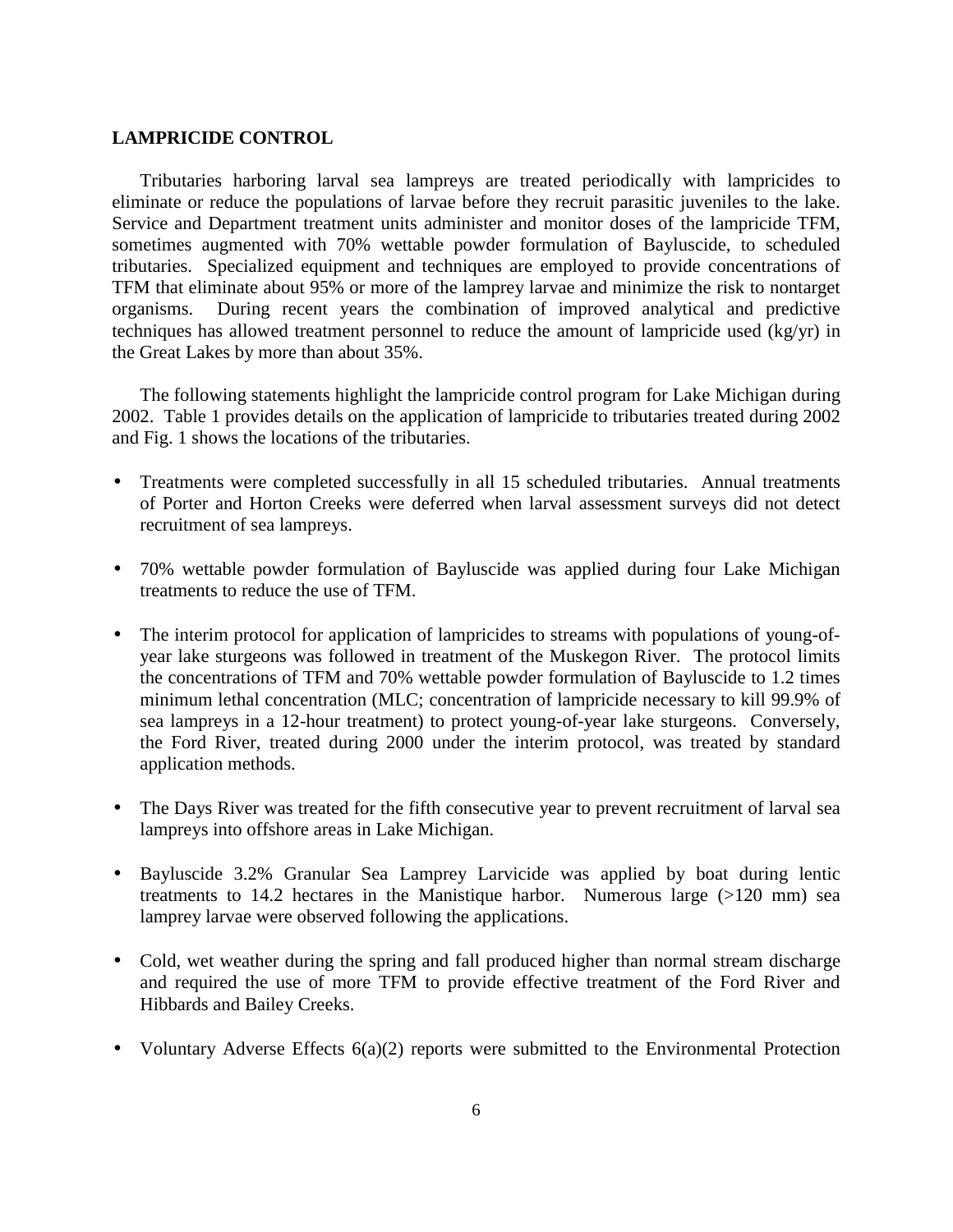Agency after significant numbers of spawning chinook salmon were killed during treatments of Bear Creek and the Little Manistee River. Numbers of nontarget fish killed in all other treatments were minimal.

**Table 1. Details on the application of lampricides to tributaries of Lake Michigan, 2002.**

|                        |           | Flow      | <b>TFM</b>                     | Bayluscide       | Distance     |
|------------------------|-----------|-----------|--------------------------------|------------------|--------------|
| <b>Stream</b>          | Date      | $(m^3/s)$ | $\left(\text{kg}\right)^{1,2}$ | $(kg)^1$         | treated (km) |
| Ford R. $(26)$         | May-9     | 12.7      | 1,600.0                        | 12.8             | 104.6        |
| Hibbards Cr. (24)      | $May-11$  | 1.4       | 191.3                          | $\overline{0}$   | 4.8          |
| Bailey Cr. (25)        | May- $14$ | 0.6       | 33.8                           | $\Omega$         | 1.6          |
| Galien R. (23)         | $May-24$  | 3.2       | 780.4                          | $\overline{0}$   | 34.1         |
| Lincoln R. $(19)$      | $Jun-23$  | 1.6       | 412.9                          | $\overline{0}$   | 37.8         |
| Kalamazoo R.           |           |           |                                |                  |              |
| Mann Cr. $(22)$        | $Jul-2$   | 0.1       | 19.5                           | $\overline{0}$   | 1.6          |
| Betsie R. $(17)$       | $Jul-10$  | 7.8       | 1,076.9                        | 13.7             | 18.6         |
| Jordan R. $(16)$       | $Jul-23$  | 6.8       | 2,467.1                        | $\boldsymbol{0}$ | 26.7         |
| Muskegon R. (21)       | Aug-5     | 33.3      | 5,479.7                        | 50.2             | 63.1         |
| Pere Marquette R. (20) | Aug-18    | 15.6      | 2,291.6                        | 20.0             | 271.6        |
| Boyne R. $(15)$        | $Sep-2$   | 2.3       | 694.9                          | $\boldsymbol{0}$ | 6.4          |
| Manistique R $(28)$    | $Sep-11$  |           |                                | $79.8^2$         |              |
| Big Manistee R.        |           |           |                                |                  |              |
| Bear Cr. $(18)$        | $Sep-13$  | 2.3       | 977.1                          | $\overline{0}$   | 75.9         |
| Days R. (27)           | $Oct-11$  | 0.2       | 83.3                           | $\overline{0}$   | 6.4          |
| L. Manistee R. $(5)$   | $Oct-27$  | 4.2       | 799.4                          | 4.6              | 73.8         |
| <b>Total</b>           |           | 92.1      | 16,907.9                       | $181.1^2$        | 727.0        |

(Number in parentheses corresponds to location of stream in Fig. 1.)

<sup>1</sup>Lampricide quantities are in kg of active ingredient.

2 Includes 79.8 kg active ingredient applied as Bayluscide 3.2% Granular Sea Lamprey Larvicide applied to 14.2 ha.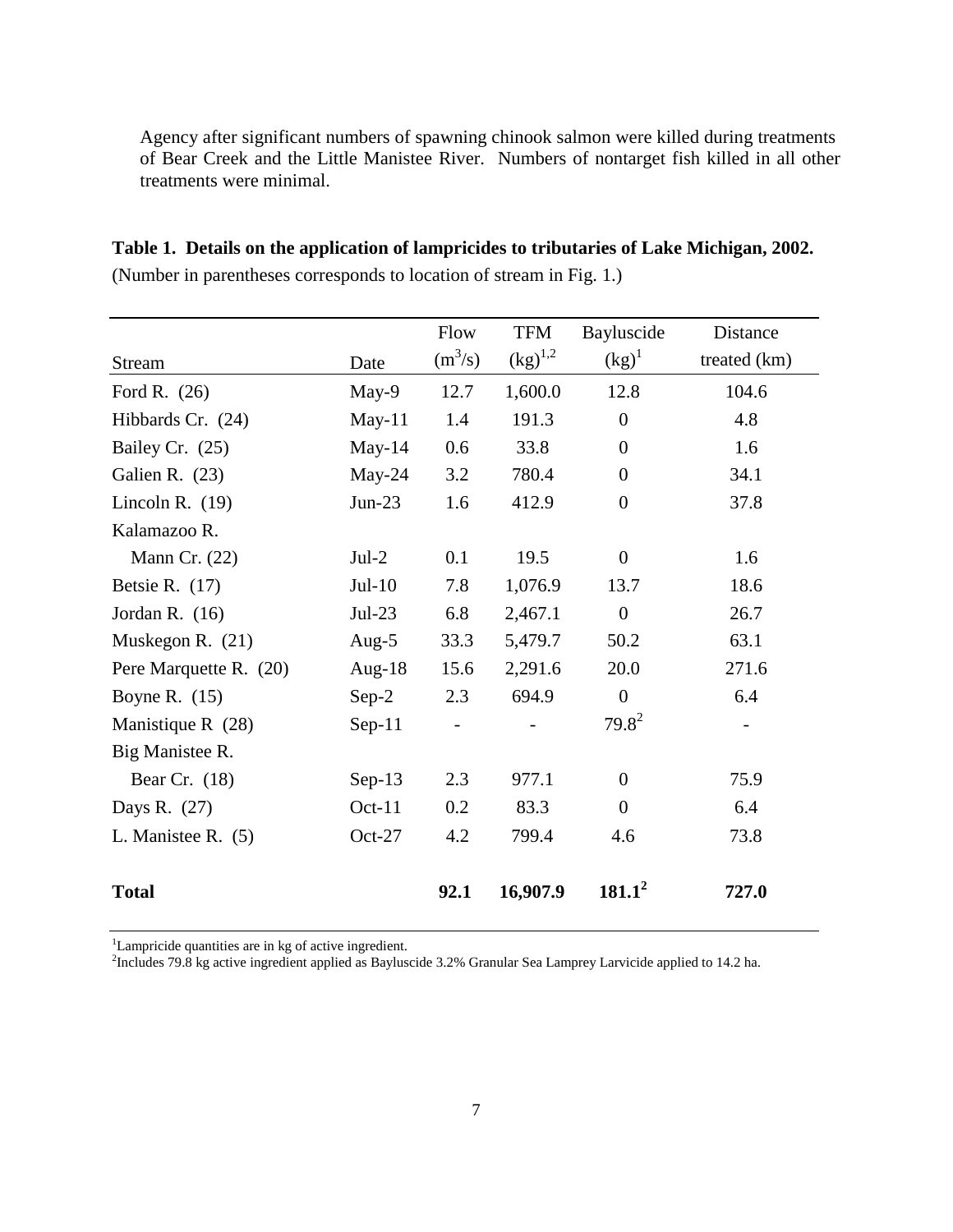

#### TRIBUTARIES TRAPPED

- A. Carp Lake R.
- B. Jordan R.
- C. Deer Cr.
- D. Boardman R.
- E. Betsie R.
- F. Big Manistee R.
- G. Little Manistee R.
- H. Pere Marquette R.
- I. Muskegon R.
- J. St. Joseph R. K. East Twin R.
- L. Oconto R.
- M. Peshtigo R.
- N. Menominee R.
- O. Ogontz R.
- P. Manistique R.
- Q. Hog Island Cr.

#### TRIBUTARIES TREATED

- 1. Jordan R.
- 2. Boyne R.
- 3. Betsie R.
- 4. Bear Cr.
- 5. Little Manistee R.
- 6. Lincoln R.
- 7. Pere Marquette R.
- 8. Muskegon R.
- 9. Mann Cr.
- 10. Galien R.
- 11. Bailey Cr.
- 12. Hibbards Cr.
- 13. Ford R.
- 14. Days R.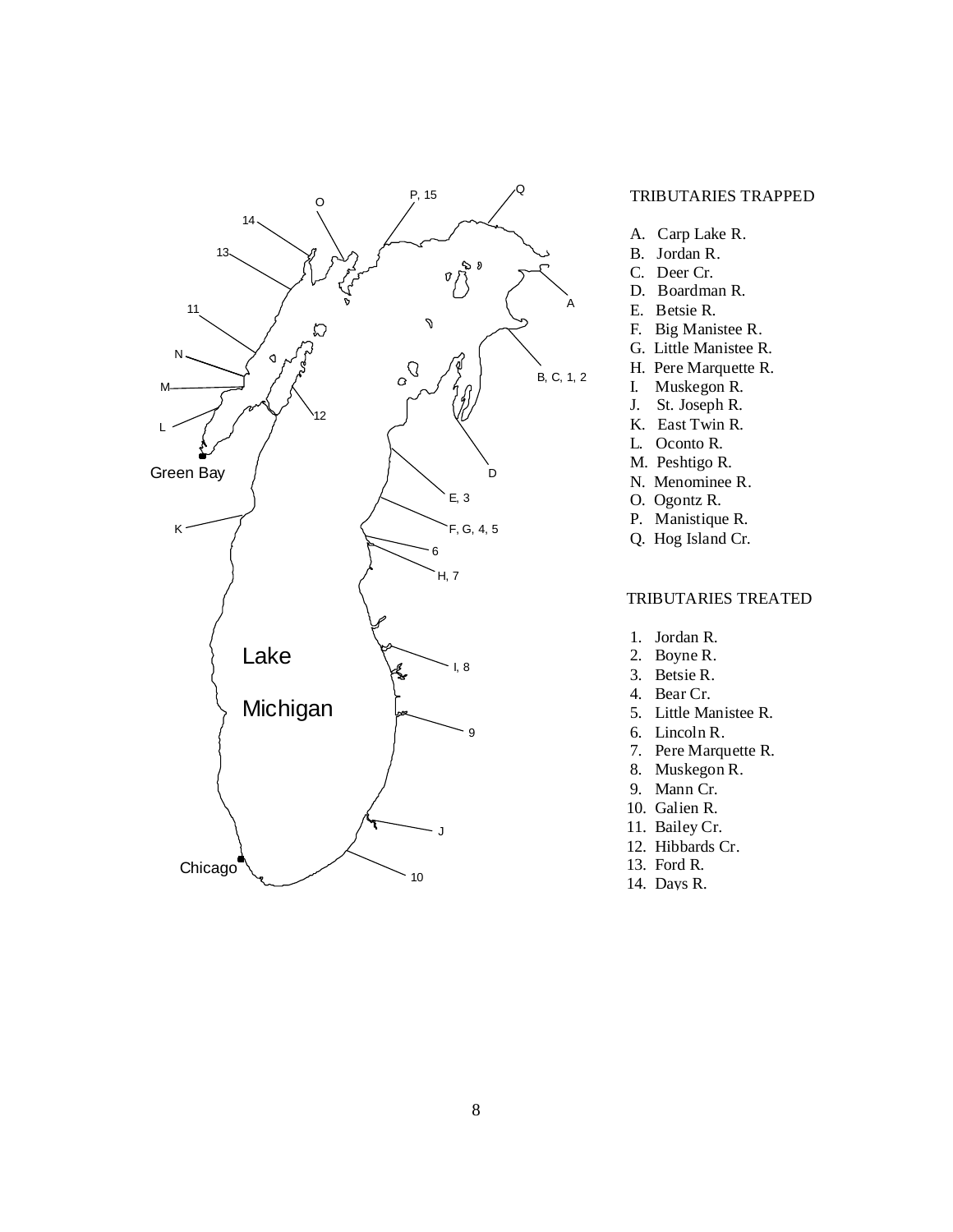#### **ALTERNATIVE CONTROL**

#### **Sterile Male Release Technique**

Research into the sterile male release technique (technique) for sea lamprey control began during 1971. The technique was experimentally implemented in Lake Superior tributaries and the St. Marys River during 1991-1996. During 1997 the technique was refocused and lampreys are now released exclusively in the St. Marys River to enhance control.

Male sea lampreys are captured during their spawning migrations in 20 tributaries to lakes Superior, Michigan, Huron, and Ontario and the St. Marys River and transported to the sterilization facility (facility) at the Hammond Bay Biological Station. At the facility, sea lampreys are sterilized with the chemosterilant bisazir, decontaminated, and released into the St. Marys River. Laboratory and field studies have shown that treated male sea lampreys were sterile and sexually competitive, and that the number of eggs that hatch was reduced.

Technique-related highlights for 2002:

• A total of 12,270 spawning-phase sea lampreys were transported to the sterilization facility during May 10-June 23 from trapping operations on the Manistique (11,317) and Peshtigo (953) rivers.

#### **Barriers**

In its "Strategic Vision for the First Decade of the New Millennium", the Commission committed to implementation of an integrated control program that relies on alternative control methods to achieve 50 percent of lamprey suppression. Barriers are currently the only proven alternative control method. Presently, there are 12 purpose-built sea lamprey barriers on Lake Michigan tributaries (Fig. 2).

The Sea Lamprey Management Program benefits substantially from a number of dams built and operated for other purposes. A GIS inventory of these "de-facto" barriers is nearly complete for Lake Michigan. This will be an essential tool in identifying dams of value to sea lamprey management and tracking a growing number of barrier mitigation proposals that have potentially serious consequences to the Great Lakes fishery.

Barrier-related highlights for 2002:

• White River – Hesperia Dam is now functioning as a sea lamprey barrier after several Commission-initiated modifications, the most recent during 1999. Collections since 1999 show abundant recruitment downstream of the dam and none upstream.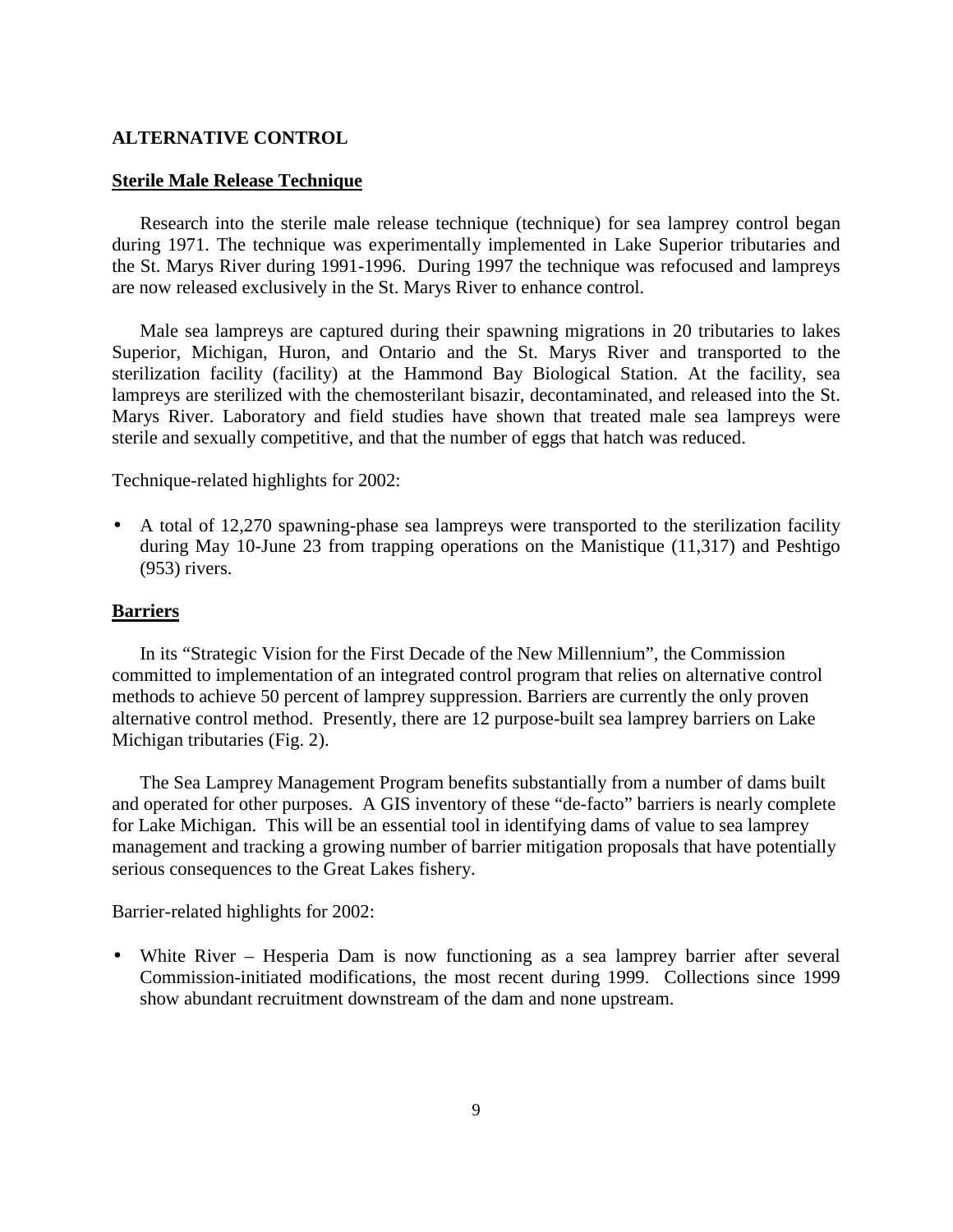- Paw Paw River The barrier project with the U.S. Army Corps of Engineers (Corps) entered the Plans and Specifications stage. The Corps is proposing that Berrien County serve as the local sponsor in partnership with the Commission.
- Kids Creek (Hospital Creek) The site has been finalized for the Corps barrier, and landowners are being contacted for flowage easements. The City of Traverse City has tentatively agreed to be the local sponsor in partnership with the Commission.
- Cedar River Site surveys, hydrology studies, and soil borings were nearly completed by Barr Engineering under contract by the Service's Division of Engineering. A minor revision to the hydrology study remains to be finished.
- The proposed Rapid River barrier project was dropped after surveys and hydrology analysis by the Corps. Due to unstable spring flows and low banks, a barrier site could not be found far enough downstream to be cost-effective.
- Pere Marquette River The electrical weir and fishway were operated successfully, with lampreys blocked and more than 25,000 fish passed. The video system for fish counting was installed by the MDNR for operation during 2003.
- Corps Design Documentation Reports (including hydrology and hydraulics analysis, topographic surveys, real estate and the final Preliminary Restoration Report) were completed for new barrier projects at the South Branch Galien River and Trail Creek.
- Manistique River A proposal to improve lamprey blockage at the Manistique Papers Inc. dam was accepted by the Corps under Section 1135 of the Water Resources Development Act. The project will examine the feasibility of either repairing the present structure or removing it and replacing it with a lamprey barrier.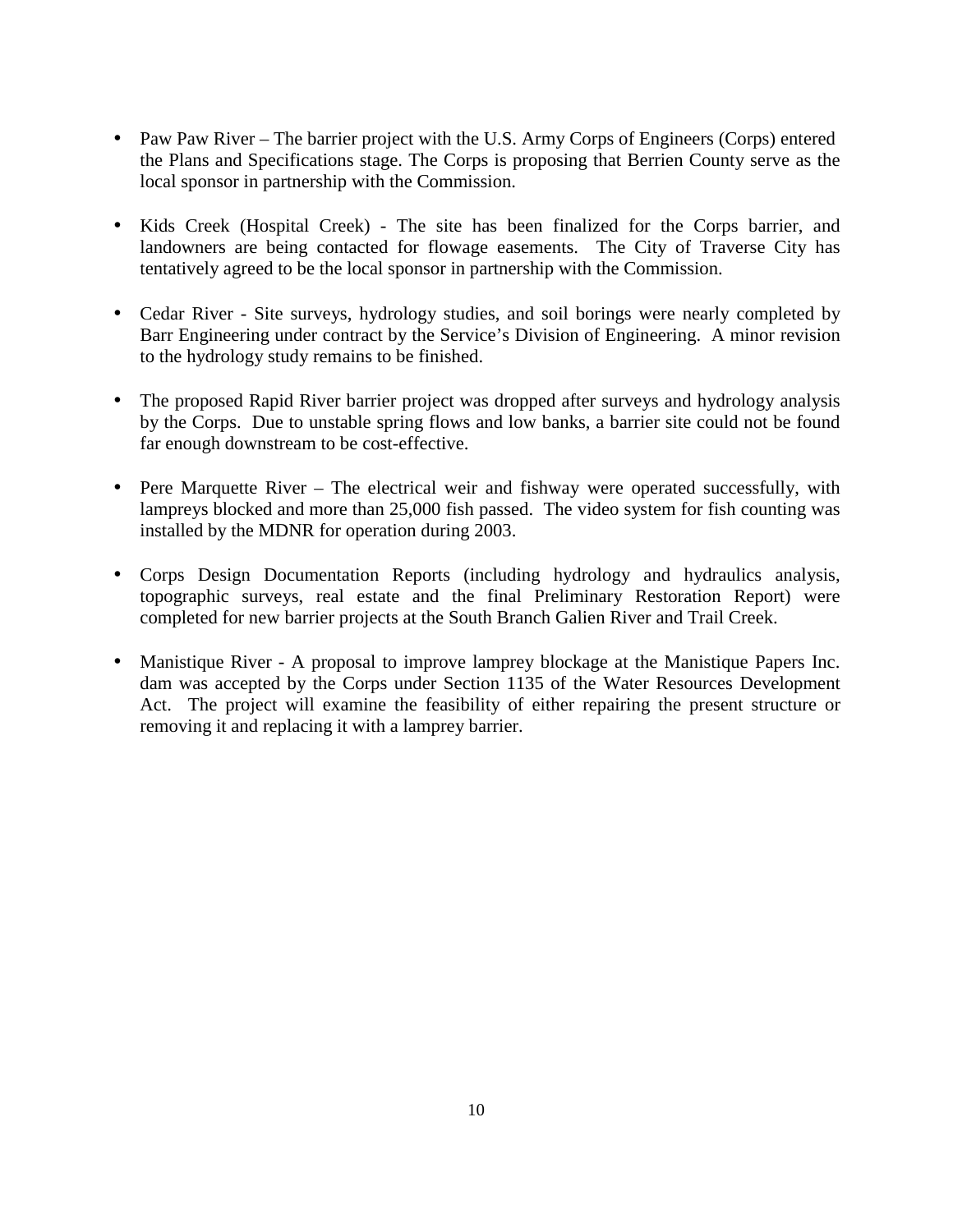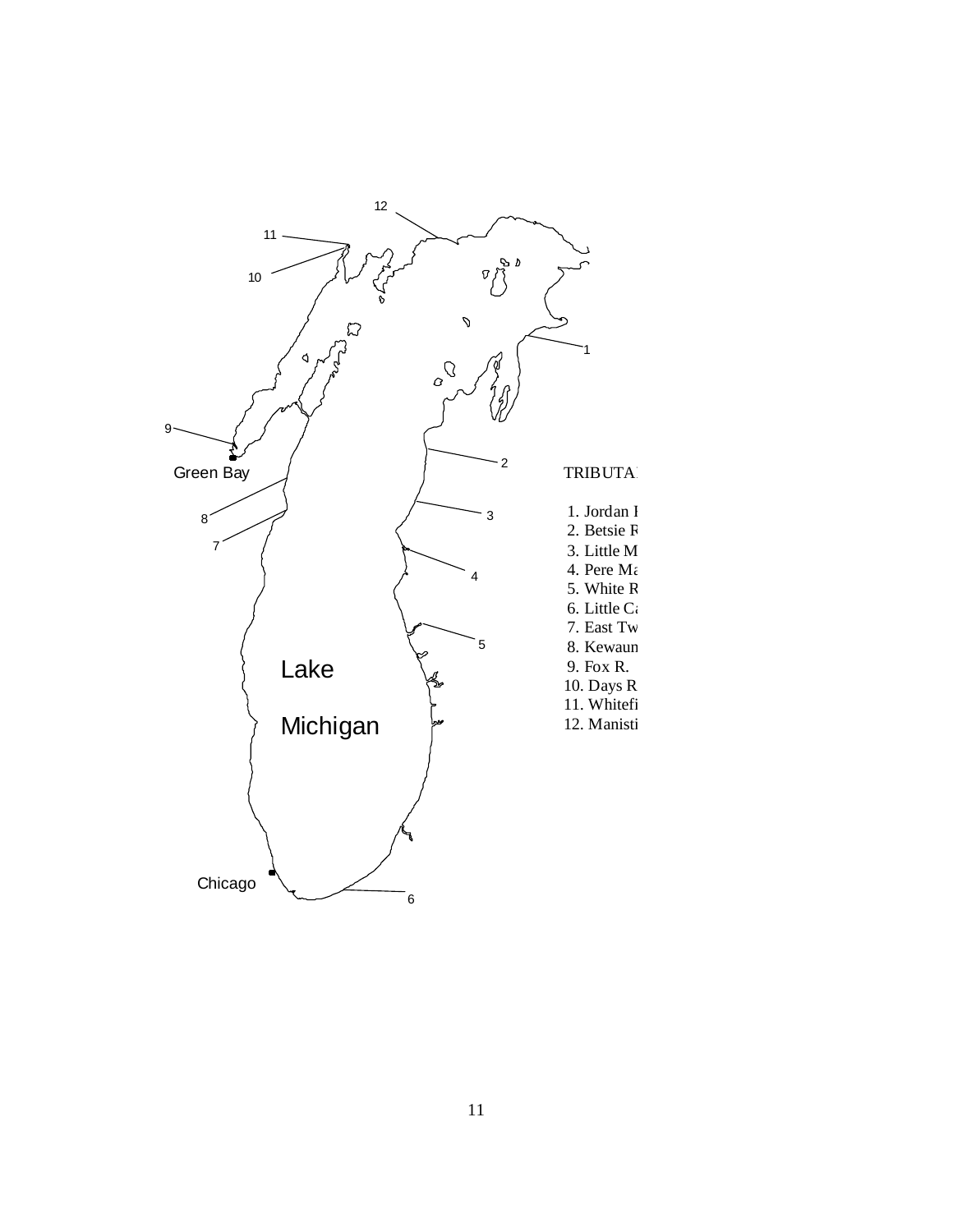#### **ASSESSMENT**

# **Larval**

Tributaries to the Great Lakes systematically are assessed for abundance and distribution of sea lamprey larvae. Sampling information is used to determine when and where lampricide treatments are required and to measure the effectiveness of past treatments. Surveys are conducted with backpack electrofishers in waters that are <1m deep. Waters >1m in depth are surveyed with deepwater electrofishers or the granular formulation of Bayluscide. Data collected from these surveys are used to estimate the number of metamorphosed sea lampreys that will leave individual tributaries the following year and to define the upstream and downstream distribution of the larvae.

Tributaries considered for lampricide treatment during 2003 were surveyed during 2002 to estimate larval density and habitat. Survey plots were randomly selected in each stream, catches of larvae were adjusted for gear efficiency, and the lengths of larvae were standardized to the end of the growing season. The population of larvae in each tributary was estimated by multiplying the mean density of larvae (number per  $m^2$ ) by an estimated area of suitable habitat  $(m^2)$ . The estimated number of larvae that would metamorphose into parasitic sea lampreys during 2002 was developed from historical relations of the proportion of metamorphosed to larval sea lampreys collected during previous lampricide applications. After processing the data, streams were ranked for treatment during 2002 based on an estimated cost per kill of metamorphosed sea lampreys.

Larval assessment highlights for 2002:

- Assessments of populations of sea lamprey larvae were conducted in 55 tributaries and offshore of 5 tributaries. The status of larval sea lamprey populations in streams treated during the past 10 years is presented in Table 2.
- Larval populations were estimated in 34 tributaries (Table 2).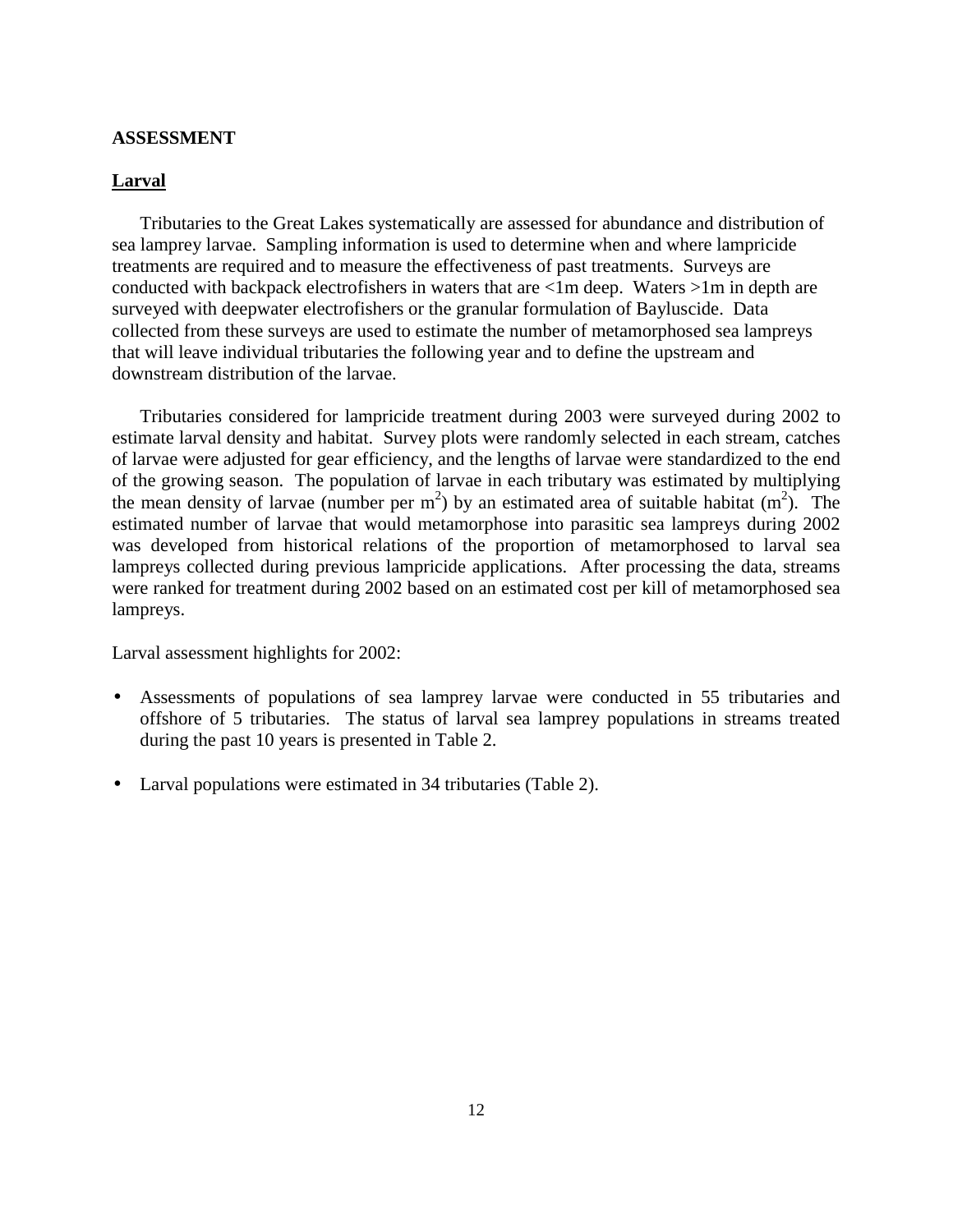**Table 2. Status of Lake Michigan tributaries that have been treated for sea lamprey larvae during 1993-2002 , and sea lamprey population estimates for tributaries surveyed during 2002.**

|                                        |                        |                   |                          | Oldest                   | Estimate of      | 2003             |                |
|----------------------------------------|------------------------|-------------------|--------------------------|--------------------------|------------------|------------------|----------------|
|                                        | Last                   | Last              |                          | Residuals Reestablished  | 2002 Larval      | Metamorphosing   | Treatment      |
| Tributary                              | Treated                | Surveyed          | Found                    | Year Class               | Population       | Estimate         | Schedule       |
| Brevort R. $(lower)^1$                 | May-89                 | 2002              |                          | 1998                     | 653              | 267              | $\rm No$       |
| Hog Island Cr.                         | Jun-96                 | 2002              | $\overline{\phantom{a}}$ | 1998                     | 8,789            | 61               | No             |
| Black R.                               | Jun-99                 | 2001              | No                       | 1999                     |                  | $\blacksquare$   | No             |
| Millecoquins R. <sup>2</sup>           | $May-00$               | 2001              | Yes                      | 2000                     | 647              | 32               | N <sub>o</sub> |
| Rock R.                                | Aug-00                 | $2000^6$          | Yes                      | None                     |                  | ä,               | No             |
| Crow R.                                | Aug-00                 | $2000^6$          |                          |                          |                  | ÷                | N <sub>o</sub> |
| Cataract R. <sup>1</sup>               | $Sep-75$               | 2002              | ÷,                       | 1998                     | 5,040            | 8                | No             |
| Hudson Cr.                             | May-98                 | 2002              | Yes                      | 1998                     | 963              | 7                | No             |
| Milakokia R.                           | Jun-99                 | 2002              | Yes                      | 1999                     | 152,293          | 6359             | Yes            |
| Bulldog Cr.                            | $Jun-97$               | $2000^6$          | $\rm No$                 | None                     |                  | ÷,               | N <sub>o</sub> |
| Gulliver Lake Outlet                   | May-00                 | $1999^{6}$        | ÷,                       |                          |                  |                  | No             |
| Marblehead Cr.                         | May-00                 | 1999 <sup>6</sup> | ÷,                       | $\bar{a}$                |                  |                  | No             |
| Manistique R. (Above dam) <sup>1</sup> | Aug-74                 | 2002              | ٠                        | 1998                     | 734,450          | 10,892           | No             |
| Manistique R. (Below dam)              | $Sep-01$               | 1999              |                          | 1998                     |                  |                  | No             |
| Manistique R. $(Lentic)^{2,3}$         | Sep-02                 | 2000              |                          | 1998                     | $\boldsymbol{0}$ | 2,082            | Yes            |
| Johnson $\mathrm{Cr.}^1$               | Aug-81                 | 2002              |                          | 1999                     | 162              | $\boldsymbol{0}$ | No             |
| Deadhorse Cr. <sup>1</sup>             | May-91                 | 2002              |                          | 1998                     | 753              | 14               | No             |
| Bursaw Cr.                             | May-97                 | 2002              |                          | 1998                     | 1,256            | 38               | No             |
| Parent Cr. <sup>1</sup>                | $Jun-91$               | 2002              |                          | 1998                     | 626              | 3                | No             |
| Poodle Pete Cr. <sup>2</sup>           | $May-01$               | $2000^6$          |                          | $\blacksquare$           | 145              | 15               | No             |
| Valentine Cr. <sup>2</sup>             | Jun-97                 | 2001              | N <sub>o</sub>           | 1998                     | 13               | 8                | N <sub>o</sub> |
| Little Fishdam R.                      | $May-01$               | $2002^6$          | $\rm No$                 | None                     |                  | ÷                | No             |
| Big Fishdam R.                         | May-99                 | 2002              | No                       | 1999                     | 64,445           | 6                | No             |
| Sturgeon R.                            | Oct-98                 | 2002              | Yes                      | 1998                     | 379,160          | 2939             | Yes            |
| Ogontz R.                              | Oct-96                 | 2002              | $\Box$                   | 1998                     | 40,872           | 1458             | Yes            |
| Squaw Cr.                              | Aug-00                 | $2001^6$          | Yes                      | None                     | ÷,               | ÷,               | N <sub>o</sub> |
| Whitefish $R2$                         | Aug-01                 | $2001^6$          | ä,                       | $\blacksquare$           | 3,891            | 760              | No             |
| Rapid R.                               | May-99                 | 2002              | Yes                      | 1999                     | 90,728           | 8021             | Yes            |
| Tacoosh R.                             | May-00                 | $2001^6$          | No                       | None                     |                  | ÷,               | No             |
| Days R. <sup>3</sup>                   | Oct-01                 | 2002 <sup>4</sup> | Yes                      | 2001                     | $\boldsymbol{0}$ | $\boldsymbol{0}$ | Yes (Lentic)   |
| Portage Cr. <sup>1</sup>               | Jun-97                 | 2000              |                          | None                     |                  |                  | No             |
| Ford R.                                | May-02                 | $2002^6$          | Yes                      | 2002                     | 2,933            | 567              | No             |
| Bark R.                                | May-99                 | 2002              | Yes                      | 1999                     | 30,970           | 1973             | Yes            |
| Cedar R.                               | Oct-01                 | 2002              | Yes                      | 2001                     | 26,806           | 852              | N <sub>o</sub> |
| Sugar Cr.                              | Aug-77                 | $2002^6$          |                          | None                     |                  |                  | No             |
| Bailey Cr.                             | May-02                 | $2002^5$          |                          | $\overline{\phantom{a}}$ | $\overline{c}$   | $\mathbf{1}$     | No             |
| Beattie Cr. <sup>2</sup>               | Oct-01                 | $2001^6$          | ÷,                       |                          | $22\,$           | 12               | N <sub>o</sub> |
| Springer Cr.                           | May-99                 | $2002\,$          | $\rm No$                 | None                     | $\boldsymbol{0}$ | $\boldsymbol{0}$ | N <sub>o</sub> |
| Peshtigo R. <sup>2</sup>               | $\rm{Jul}\textrm{-}01$ | $2001^6$          | Yes                      | 2001                     | 102              | $8\sqrt{1}$      | N <sub>o</sub> |
| Oconto $R2$                            | $Jul-01$               | $2001^6$          | N <sub>0</sub>           | None                     | 76               | $75\,$           | No             |
| Hibbards Cr. <sup>2</sup>              | May-02                 | $2001^6$          |                          |                          | 444              | 125              | N <sub>o</sub> |
| Door Co. #23 <sup>1,2</sup>            | May-79                 | 2001              |                          | 1998                     | 16               | $11\,$           | $\rm No$       |
| East Twin R.                           | $Jul-00$               | $2000^6$          |                          | $\blacksquare$           |                  |                  | $\rm No$       |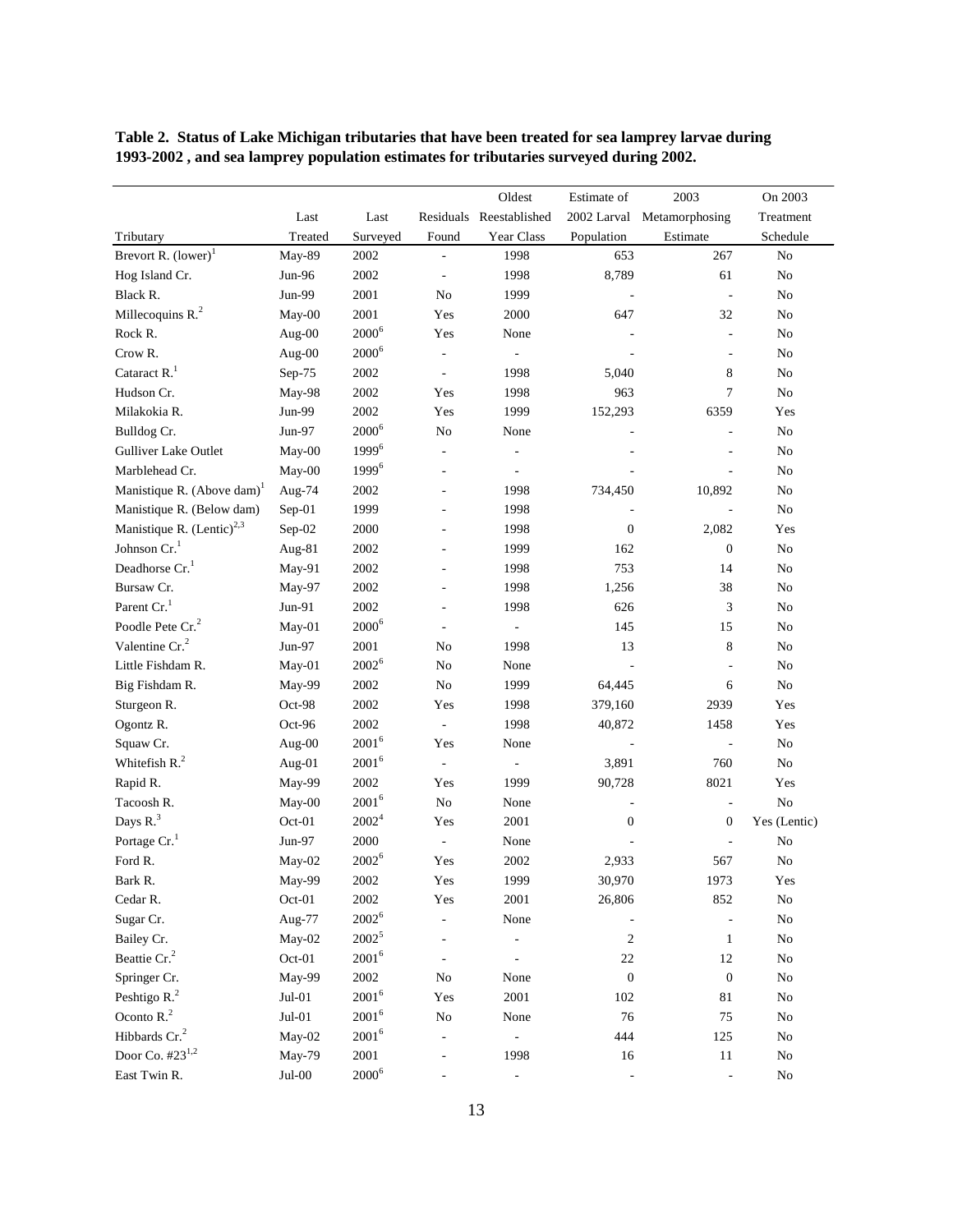# **Table 2. continued**

| Tributary<br>Carp Lake R.<br>Big Stone Cr.<br>Wycamp Lake Outlet<br>Horton Cr. <sup>3,4</sup><br>Boyne R. <sup>3,4</sup> | Last<br>Treated<br>Sep-94<br>May-97<br>May-00<br>Oct-01<br>Sep-02<br>Oct-01<br>$Jul-02$<br>$Oct-72$<br>Oct-99<br>May-97 | Last<br>Surveyed<br>2002<br>$2001^6$<br>$2002^6$<br>$2002^6$<br>2002<br>$2002^6$<br>$2002^6$<br>2002<br>$2002^6$ | Found<br>$\overline{\phantom{a}}$<br>No<br>N <sub>o</sub><br>No<br>No<br>N <sub>o</sub><br>$\omega$<br>No | Residuals Reestablished<br>Year Class<br>1998<br>$\overline{\phantom{a}}$<br>None<br>None<br>$\overline{\phantom{a}}$<br>None | Population<br>65,612<br>$\overline{\phantom{a}}$<br>$\overline{0}$ | 2002 Larval Metamorphosing<br>Estimate<br>181<br>÷,<br>ä,<br>ä,<br>$\overline{0}$ | Treatment<br>Schedule<br>No<br>No<br>No<br>Yes |
|--------------------------------------------------------------------------------------------------------------------------|-------------------------------------------------------------------------------------------------------------------------|------------------------------------------------------------------------------------------------------------------|-----------------------------------------------------------------------------------------------------------|-------------------------------------------------------------------------------------------------------------------------------|--------------------------------------------------------------------|-----------------------------------------------------------------------------------|------------------------------------------------|
|                                                                                                                          |                                                                                                                         |                                                                                                                  |                                                                                                           |                                                                                                                               |                                                                    |                                                                                   |                                                |
|                                                                                                                          |                                                                                                                         |                                                                                                                  |                                                                                                           |                                                                                                                               |                                                                    |                                                                                   |                                                |
|                                                                                                                          |                                                                                                                         |                                                                                                                  |                                                                                                           |                                                                                                                               |                                                                    |                                                                                   |                                                |
|                                                                                                                          |                                                                                                                         |                                                                                                                  |                                                                                                           |                                                                                                                               |                                                                    |                                                                                   |                                                |
|                                                                                                                          |                                                                                                                         |                                                                                                                  |                                                                                                           |                                                                                                                               |                                                                    |                                                                                   |                                                |
|                                                                                                                          |                                                                                                                         |                                                                                                                  |                                                                                                           |                                                                                                                               |                                                                    |                                                                                   |                                                |
|                                                                                                                          |                                                                                                                         |                                                                                                                  |                                                                                                           |                                                                                                                               |                                                                    |                                                                                   | Yes (Lentic)                                   |
| Porter Cr. <sup>3,4</sup>                                                                                                |                                                                                                                         |                                                                                                                  |                                                                                                           |                                                                                                                               |                                                                    | ÷,                                                                                | Yes                                            |
| Jordan R. <sup>2</sup>                                                                                                   |                                                                                                                         |                                                                                                                  |                                                                                                           | $\mathcal{L}$                                                                                                                 | 1,184                                                              | 452                                                                               | No                                             |
| Monroe Cr. <sup>1</sup>                                                                                                  |                                                                                                                         |                                                                                                                  |                                                                                                           | 1999                                                                                                                          | 630                                                                | 22                                                                                | No                                             |
| McGeach Cr.                                                                                                              |                                                                                                                         |                                                                                                                  | $\rm No$                                                                                                  | None                                                                                                                          |                                                                    | ä,                                                                                | No                                             |
| Elk Lake Outlet                                                                                                          |                                                                                                                         | 2002                                                                                                             | $\overline{\phantom{a}}$                                                                                  | 1999                                                                                                                          | 4,875                                                              | 123                                                                               | No                                             |
| Mitchell Cr.                                                                                                             | May-99                                                                                                                  | 2002                                                                                                             | Yes                                                                                                       | 1999                                                                                                                          | 29,295                                                             | 1,390                                                                             | Yes                                            |
| Boardman R. <sup>3,4</sup>                                                                                               | Aug- $01$                                                                                                               | $2002^{6,8}$                                                                                                     | $\frac{1}{2}$                                                                                             | $\blacksquare$                                                                                                                |                                                                    | ÷,                                                                                | No                                             |
| Goodharbor Cr.                                                                                                           | $Oct-01$                                                                                                                | $2000^6$                                                                                                         | $\overline{\phantom{a}}$                                                                                  | $\overline{\phantom{a}}$                                                                                                      | ÷,                                                                 | $\overline{\phantom{a}}$                                                          | No                                             |
| Platte R.                                                                                                                | $Jul-01$                                                                                                                | $2002^9$                                                                                                         | Yes                                                                                                       | 2001                                                                                                                          | 35,682                                                             | 1,359                                                                             | Yes <sup>9</sup>                               |
| Betsie R. <sup>2</sup>                                                                                                   | $Jul-02$                                                                                                                | $2002^6$                                                                                                         | $\Box$                                                                                                    | $\overline{\phantom{a}}$                                                                                                      | 7,509                                                              | 145                                                                               | No                                             |
| Big Manistee R.                                                                                                          | Aug-98                                                                                                                  | 2002                                                                                                             | Yes                                                                                                       | 1999                                                                                                                          | 2,119,572                                                          | 129,348                                                                           | Yes                                            |
| Bear Cr.                                                                                                                 | $Jun-02$                                                                                                                | 2002                                                                                                             | Yes                                                                                                       | $\sim$                                                                                                                        | ä,                                                                 | $\overline{\phantom{a}}$                                                          | No                                             |
| L. Manistee R. <sup>2</sup>                                                                                              | $Oct-02$                                                                                                                | $2002^6$                                                                                                         | $\overline{\phantom{a}}$                                                                                  |                                                                                                                               | 5,369                                                              | 398                                                                               | No                                             |
| Gurney Cr. <sup>2</sup>                                                                                                  | $Jul-01$                                                                                                                | $2001^6$                                                                                                         | $\blacksquare$                                                                                            |                                                                                                                               | 2                                                                  | 1                                                                                 | No                                             |
| Lincoln R.                                                                                                               | $Jun-02$                                                                                                                | 2002                                                                                                             | No                                                                                                        | None                                                                                                                          | $\boldsymbol{0}$                                                   | $\boldsymbol{0}$                                                                  | No                                             |
| Pere Marquette R.                                                                                                        | Aug-02                                                                                                                  | 2002                                                                                                             | Yes                                                                                                       | $\overline{\phantom{a}}$                                                                                                      | 525                                                                | $\boldsymbol{0}$                                                                  | No                                             |
| Pentwater R.                                                                                                             | $Jul-01$                                                                                                                | 2002                                                                                                             | Yes                                                                                                       | 2001                                                                                                                          | 15,120                                                             | 1,430                                                                             | Yes                                            |
| White $R2$                                                                                                               | Aug- $01$                                                                                                               | $2001^6$                                                                                                         | Yes                                                                                                       | $\bar{a}$                                                                                                                     | 388                                                                | 350                                                                               | No                                             |
| Muskegon R. $2$                                                                                                          | Aug-02                                                                                                                  | $2001^6$                                                                                                         | $\overline{\phantom{a}}$                                                                                  | ÷.                                                                                                                            | 585                                                                | 157                                                                               | No                                             |
| Brooks Cr.                                                                                                               | Aug-00                                                                                                                  | $1999^{6}$                                                                                                       | ÷,                                                                                                        |                                                                                                                               | $\overline{\phantom{a}}$                                           | $\blacksquare$                                                                    | No                                             |
| Cedar Cr.                                                                                                                | Aug-00                                                                                                                  | $1999^{6}$                                                                                                       | ä,                                                                                                        |                                                                                                                               |                                                                    | ÷,                                                                                | No                                             |
| Bridgeton Cr.                                                                                                            | May-95                                                                                                                  | $2002^6$                                                                                                         |                                                                                                           | 2000                                                                                                                          |                                                                    | ÷,                                                                                | No                                             |
| Minnie Cr.                                                                                                               | Aug-00                                                                                                                  | $1999^{6}$                                                                                                       |                                                                                                           | $\bar{\phantom{a}}$                                                                                                           |                                                                    | ä,                                                                                | No                                             |
| Bigelow Cr. <sup>5</sup>                                                                                                 | Aug-02                                                                                                                  | $2002^6$                                                                                                         |                                                                                                           | $\bar{a}$                                                                                                                     |                                                                    | ÷,                                                                                | No                                             |
| Black Cr. <sup>1,2</sup>                                                                                                 | Aug-70                                                                                                                  | 2001                                                                                                             |                                                                                                           | 1999                                                                                                                          | 2,364                                                              | 40                                                                                | No                                             |
| Grand R.                                                                                                                 |                                                                                                                         |                                                                                                                  |                                                                                                           |                                                                                                                               |                                                                    |                                                                                   |                                                |
| Norris Cr.                                                                                                               | $Jun-00$                                                                                                                | $2002^6$                                                                                                         | No                                                                                                        |                                                                                                                               |                                                                    |                                                                                   | No                                             |
| Sand Cr.                                                                                                                 | Sep-96                                                                                                                  | 2002                                                                                                             | No                                                                                                        | 1999                                                                                                                          | 41                                                                 | $\boldsymbol{0}$                                                                  | No                                             |
| Crockery Cr.                                                                                                             | $Jun-00$                                                                                                                | $2002^6$                                                                                                         | ${\rm No}$                                                                                                | 2000                                                                                                                          |                                                                    | $\blacksquare$                                                                    | No                                             |
| Kalamazoo R.                                                                                                             |                                                                                                                         |                                                                                                                  |                                                                                                           |                                                                                                                               |                                                                    |                                                                                   |                                                |
| Bear Cr.                                                                                                                 | $Jun-98$                                                                                                                | 2002                                                                                                             | ${\rm No}$                                                                                                | 1998                                                                                                                          | 1,331                                                              | 5                                                                                 | No                                             |
| Sand Cr.                                                                                                                 | May-00                                                                                                                  | $2002^6$                                                                                                         | Yes                                                                                                       | 2000                                                                                                                          |                                                                    | ÷,                                                                                | N <sub>o</sub>                                 |
| Mann Cr.                                                                                                                 | $Jul-02$                                                                                                                | 2002                                                                                                             | $\rm No$                                                                                                  | 2002                                                                                                                          | $\boldsymbol{0}$                                                   | $\boldsymbol{0}$                                                                  | N <sub>o</sub>                                 |
| Black R.                                                                                                                 | $Jun-01$                                                                                                                | 2002                                                                                                             | N <sub>o</sub>                                                                                            | 2001                                                                                                                          | 960                                                                | $\boldsymbol{0}$                                                                  | N <sub>o</sub>                                 |
| Brandywine Cr.                                                                                                           | Jun-85                                                                                                                  | 2002                                                                                                             | $\blacksquare$                                                                                            | 1998                                                                                                                          | 62                                                                 | 61                                                                                | No                                             |
| Rogers Cr.                                                                                                               | May-98                                                                                                                  | $2000^6$                                                                                                         | $\rm No$                                                                                                  |                                                                                                                               |                                                                    |                                                                                   | No                                             |
| St. Joseph R.                                                                                                            |                                                                                                                         |                                                                                                                  |                                                                                                           |                                                                                                                               |                                                                    |                                                                                   |                                                |
| Paw Paw R. <sup>2</sup>                                                                                                  | May-01                                                                                                                  | $2002^6$                                                                                                         | ${\rm No}$                                                                                                | None                                                                                                                          | 34                                                                 | 33                                                                                | ${\bf No}$                                     |
| Mill $Cr2$                                                                                                               | May-01                                                                                                                  | $2000^6$                                                                                                         |                                                                                                           |                                                                                                                               | 183                                                                | 167                                                                               | No                                             |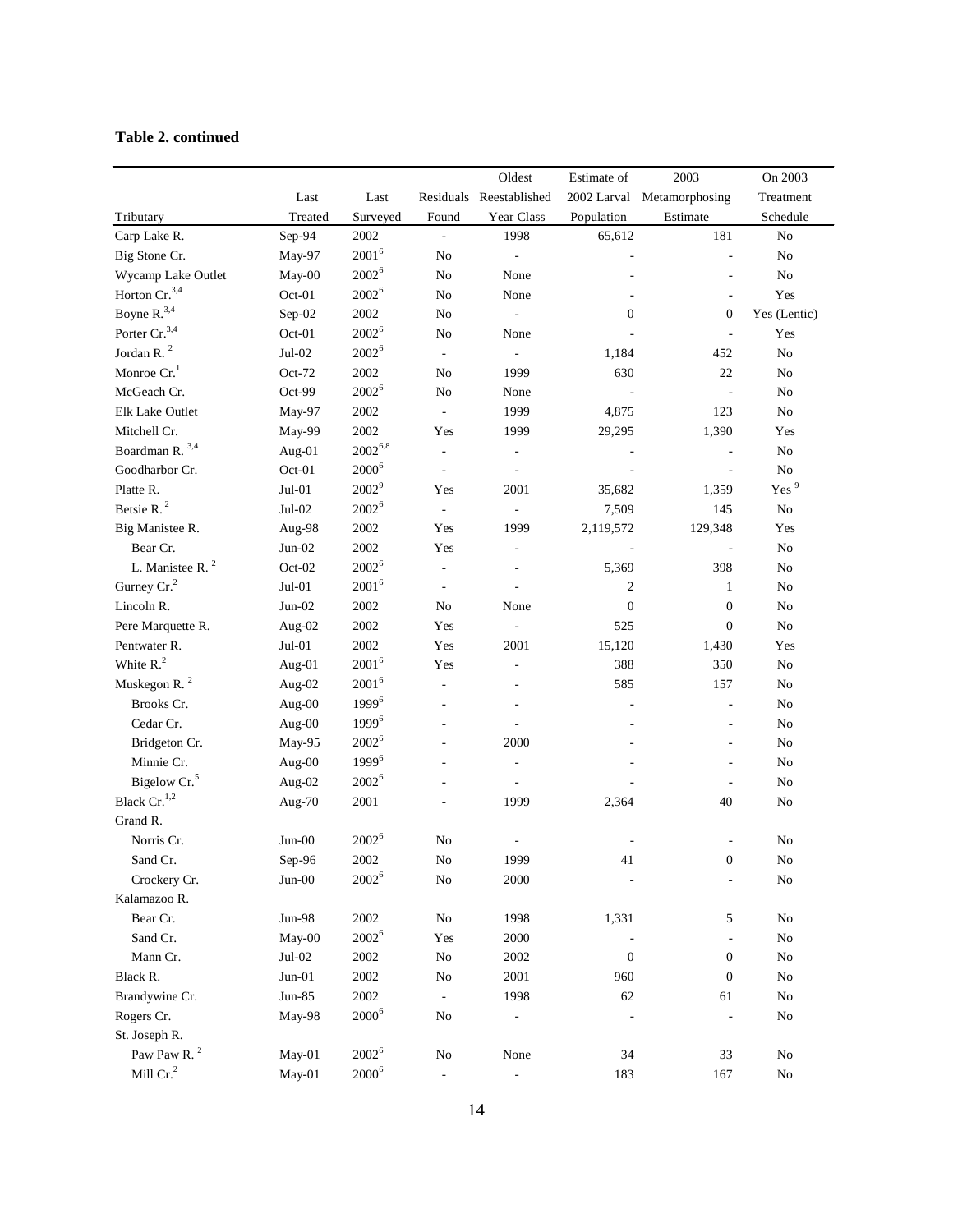# **Table 2. continued**

|                                    |           |          |                          | Oldest        | Estimate of | 2003           | On 2003        |
|------------------------------------|-----------|----------|--------------------------|---------------|-------------|----------------|----------------|
|                                    | Last      | Last     | Residuals                | Reestablished | 2002 Larval | Metamorphosing | Treatment      |
| Tributary                          | Treated   | Surveyed | Found                    | Year Class    | Population  | Estimate       | Schedule       |
| Brandywine Cr. <sup>2</sup>        | $May-97$  | 2000     | ۰                        | None          |             | ۰              | N <sub>o</sub> |
| Brush $Cr2$                        | $May-01$  | $2001^6$ | ۰                        | ٠             | 9           | 9              | N <sub>0</sub> |
| Pipestone Cr.                      | $May-88$  | 2002     | ۰                        | 1997          | 25.419      | 23.741         | Yes            |
| Blue $Cr2$                         | $M$ ay-01 | $2001^6$ | ۰                        | ٠             | 20          | 20             | N <sub>0</sub> |
| Galien R.                          |           |          |                          |               |             |                |                |
| South Br. Spring Creek             | $Mav-02$  | $2002^6$ | ۰                        |               | $\sim$      | ۰              | N <sub>o</sub> |
| Upper Galien and E.Branch May-02   |           | 2002     | N <sub>0</sub>           | 2002          | 25.997      | $\Omega$       | N <sub>o</sub> |
| S. Br. Gallien & Galina Cr. Jun-99 |           | 2002     | No                       | 1999          | 597         | 49             | N <sub>0</sub> |
| Trail Cr.                          | Apr- $00$ | $2000^6$ | $\overline{\phantom{a}}$ | ٠             | ۰           | ٠              | N <sub>o</sub> |
| <b>Burns Ditch</b>                 | Jul-99    | $2001^6$ | ٠                        |               |             |                | No             |

Not treated during the past 10 years, but quantitative larval surveys were conducted during 2000-2002.

<sup>2</sup>Estimates of larvae and transformers developed from 2000 or 2001 data.

<sup>3</sup>Stream has a known lentic population.

<sup>4</sup>Lentic population was assessed during 2002.

<sup>5</sup>Quantitative assessment conducted prior to treatment during 2002.<br><sup>6</sup>Not quantitatively assessed since last treatment.

7 Estimate is for Paw Paw R. tributaries (Mill Cr., Brandywine Cr., and Brush Cr.)

<sup>8</sup>Lentic surveys only during 2002.

<sup>9</sup>Upper Platte R. only.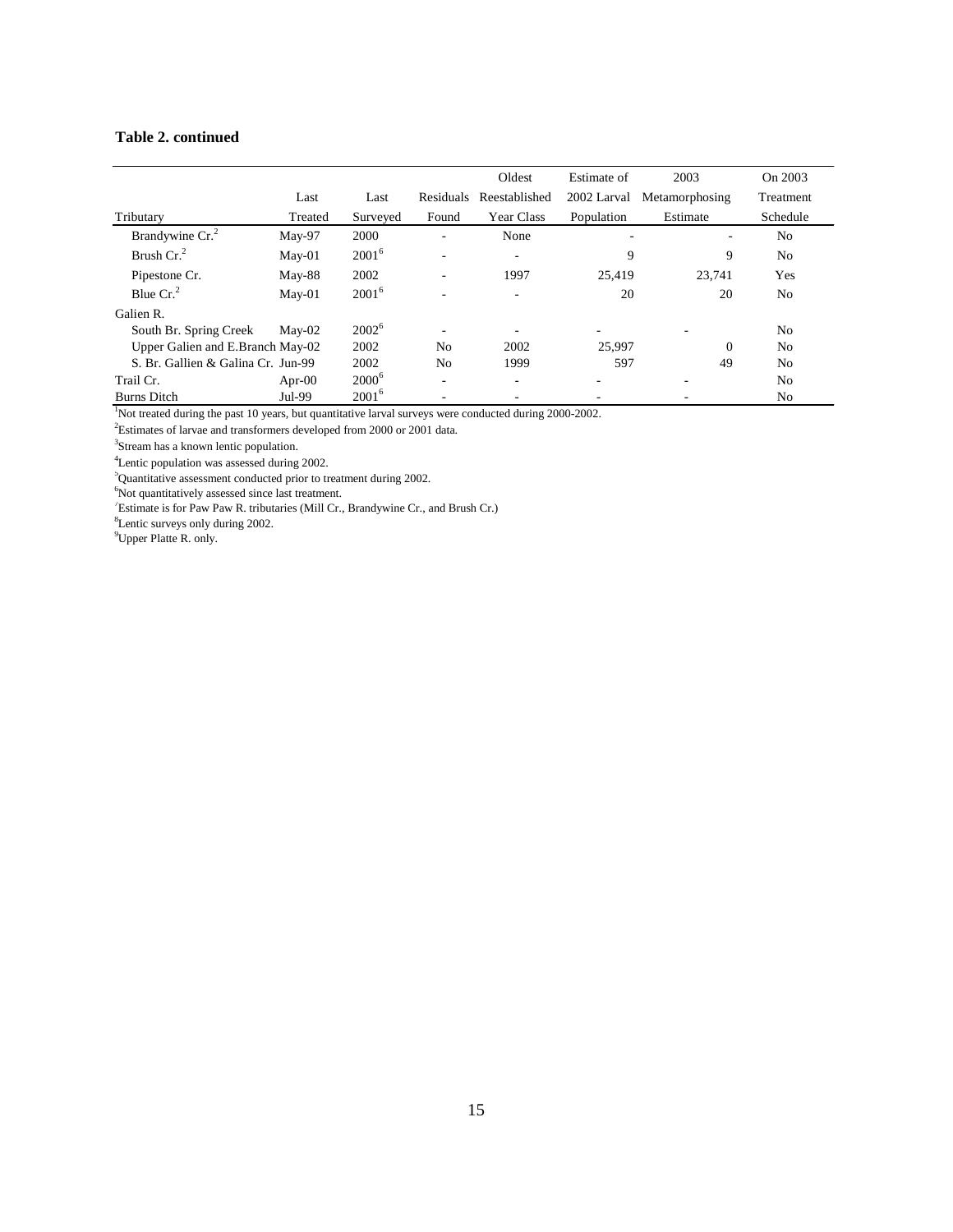# **Spawning-Phase**

The long-term effectiveness of the control program is measured by the annual estimation of the lake-wide abundance of spawning-phase and parasitic-phase sea lampreys. Traps and nets are used to capture migrating spawning-phase sea lampreys during the spring and early summer. Trap catch began to provide a measure of relative abundance as early as 1975 (varied by lake). Lake-wide abundance has been estimated since 1986 from a combination of mark-recapture estimates in streams with traps and model-predicted estimates in streams without traps.

Spawning-phase highlights for 2002:

- 33,349 sea lampreys were trapped at 17 sites in 15 tributaries during 2002 (Fig. 1, Table 3).
- Estimated population of spawning-phase sea lampreys in Lake Michigan for 2002 was 94,037 (65,286 north and 28,751 south;  $r^2 = 0.86$ ).
- A significant positive trend (Fig. 3) was detected from a linear regression of spawner abundance during 1983–2002 (p=0.004,  $r^2$ =0.38).
- Spawning runs were monitored in the Boardman and Betsie rivers through a cooperative agreement with the Grand Traverse Band of Ottawa and Chippewa Indians; in the Little Manistee River with the Little River Band of Ottawa Indians; and in the Carp Lake Outlet with the Little Traverse Bay Bands of Odawa Indians.

# **Parasitic-Phase**

The Michigan and Wisconsin Departments of Natural Resources provided data on the frequency of parasitic-phase sea lampreys attached to fish caught by sport charter boats during 2002.

- 887 sea lampreys were collected from 10 management districts; 298 were attached to lake trout and 589 were attached to chinook salmon.
- Lampreys were attached at a rate of 1.44 per 100 lake trout ( $n = 20,625$ ) and 0.56 per 100 chinook salmon (n =  $104,564$ ).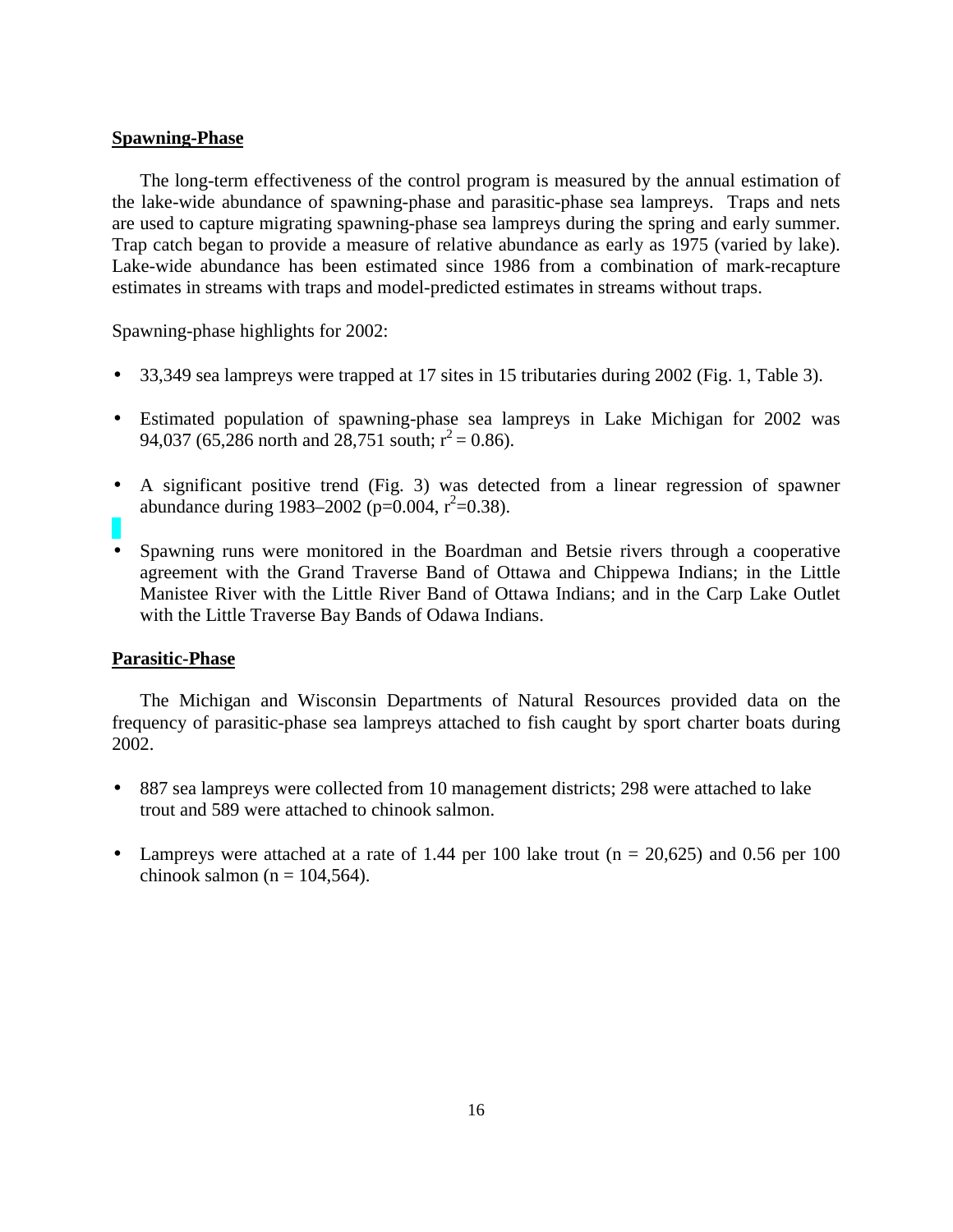|                        |                  |                     |                          |                                | Mean Length (mm) |       | Mean Weight $(g)$                        |       |                          |
|------------------------|------------------|---------------------|--------------------------|--------------------------------|------------------|-------|------------------------------------------|-------|--------------------------|
| <b>Stream</b>          | Number<br>Caught | Spawner<br>Estimate | Trap<br>Efficiency       | Number<br>Sampled <sup>1</sup> | Percent<br>Males | Males | Females                                  | Males | Females                  |
|                        |                  |                     |                          |                                |                  |       |                                          |       |                          |
| Carp Lake Outlet (A)   | 893              | 3,884               | 23                       | 49                             | 60               | 445   | 468                                      | 187   | 237                      |
| Jordan R. (B)          | 168              | 666                 | 25                       | 28                             | 48               | 462   | 469                                      | 209   | 241                      |
| Deer $Cr. (C)$         | 111              | 313                 | 35                       | 18                             | 59               | 452   | 487                                      | 224   | 282                      |
| Boardman R. (D)        | 244              | 646                 | 38                       | 73                             | 44               | 465   | 448                                      | 219   | 206                      |
| Betsie R. (E)          | 2,133            | 7,922               | 27                       | 565                            | 49               | 474   | 478                                      | 248   | 243                      |
| Big Manistee R. (F)    | 342              | 4,700               | 7                        | 16                             | 69               | 471   | 455                                      | 231   | 239                      |
| Little Manistee R. (G) | 119              | 746                 | 16                       | 7                              | 46               | 443   | 474                                      | 223   | 272                      |
| Pere Marquette R. (H)  | 757              | 1,331               | 57                       | 341                            | 50               | 496   | 501                                      | 291   | 281                      |
| Muskegon R. (I)        | 879              | 2,570               | 34                       | 347                            | 62               | 487   | 486                                      | 274   | 276                      |
| St. Joseph R. (J)      | 461              | 1,604               | 29                       | 54                             | 69               | 483   | 490                                      | 257   | 254                      |
| East Twin R. (K)       | 89               | 313                 | 28                       | 12                             | 51               | 434   | 469                                      | 209   | 251                      |
| Oconto $R. (L)$        | 18               | 49                  | $\overline{\phantom{a}}$ | $\mathbf{1}$                   | 72               | 511   | $---$                                    | 280   | $---$                    |
| Peshtigo R. (M)        | 2,687            | 3,024               | 89                       | 311                            | 54               | 493   | 493                                      | 257   | 278                      |
| Menominee R. (N)       | 109              | 1,316               | 8                        | $\overline{4}$                 | 86               | 510   | $\hspace{0.05cm} \ldots \hspace{0.05cm}$ | 260   | $\hspace{0.05cm} \ldots$ |
| Ogontz $R.$ (O)        | 178              | 489                 | 36                       | 51                             | 47               | 500   | 489                                      | 305   | 302                      |
| Manistique R. (P)      | 24,035           | 38,290              | 63                       | $\overline{4}$                 | 49               | 484   | 524                                      | 266   | 308                      |
| Hog Island Cr. (Q)     | 126              | 1,533               | 8                        | 39                             | --               | $---$ | $---$                                    | $---$ | $---$                    |
|                        |                  |                     |                          |                                |                  |       |                                          |       |                          |
| <b>Total or Mean</b>   | 33,349           | 69,396              |                          | 1,910                          | 51               | 483   | 485                                      | 265   | 268                      |

**Table 3. Stream, number caught, estimated population, trap efficiency, number sampled, percent males, and biological characteristics of adult sea lampreys captured in assessment traps in tributaries of Lake Michigan, 2002.** (Letter in parentheses corresponds to stream location in Fig. 1)

<sup>1</sup>The number of sea lampreys from which all length and weight measurements were determined.